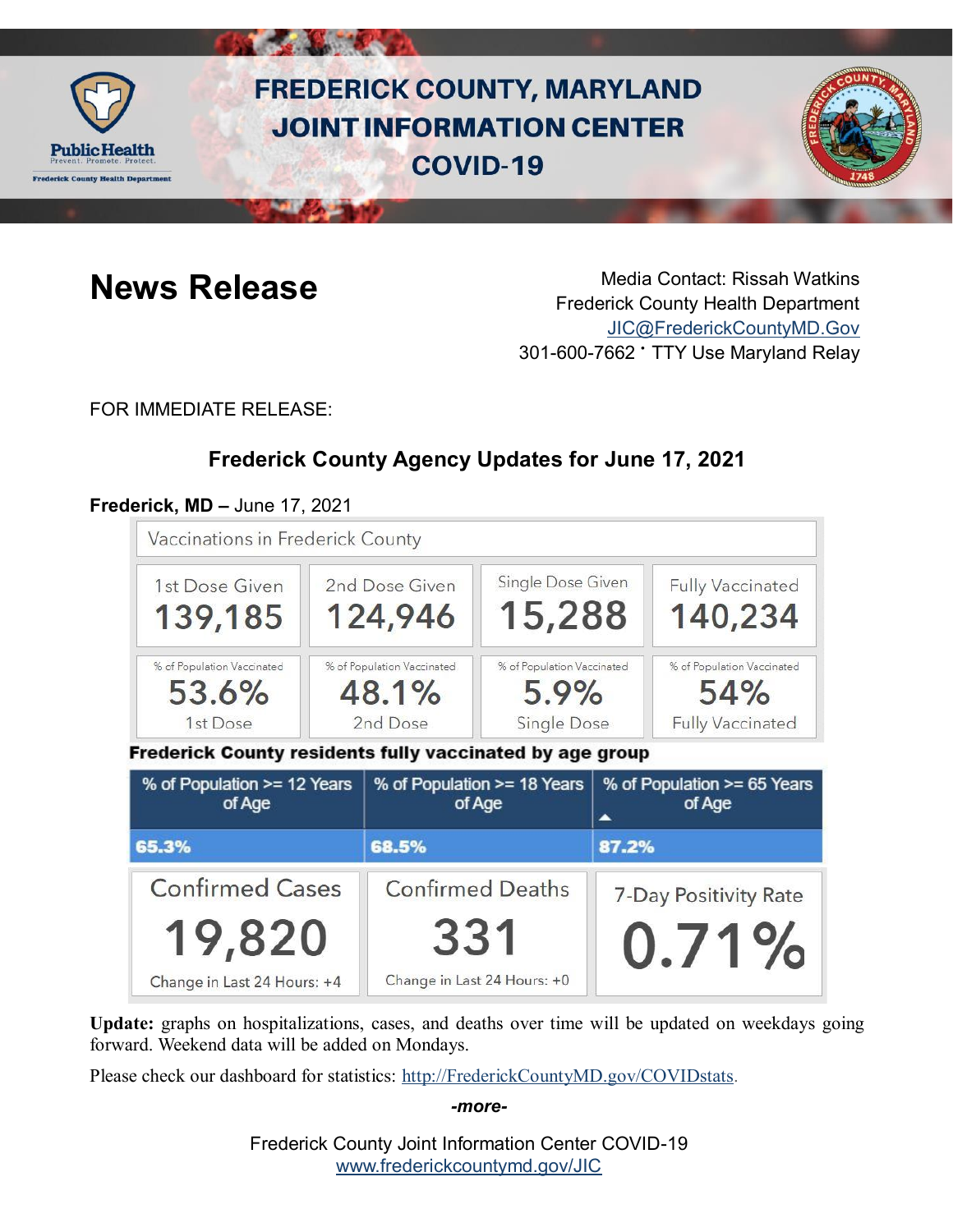

#### **Page 2/JIC**

## Maryland State Update

Governor Larry Hogan announced Tuesday, June 15, the end of the COVID-19 state of emergency in the State of Maryland. The COVID-19 state of emergency will end in two phases:

#### EMERGENCY MANDATES AND RESTRICTIONS END ON JULY 1

All emergency mandates and restrictions will be terminated as of July 1. There will no longer be any statewide mask order in effect for any settings, including schools, camps, and child care facilities.

#### 45-DAY ADMINISTRATIVE GRACE PERIOD THROUGH AUGUST 15

Thursday, July 1 will mark the beginning of a 45-day grace period, where certain regulations will continue to be relaxed to complete the administrative transition out of the pandemic. This includes such provisions as renewing driver's licenses, winding down emergency health operations, and the moratorium on evictions related to COVID-19.

- [Read the order ending the state of emergency.](https://governor.maryland.gov/wp-content/uploads/2021/06/Termination-Roadmap-6.15.21.pdf)
- [Read the list of provisions in effect during the administrative grace period.](https://governor.maryland.gov/wp-content/uploads/2021/06/6.15-COVID-Transition-Plan.docx.pdf)
- [Read answers to frequently asked questions related to today's announcement.](https://governor.maryland.gov/faq-end-of-state-of-emergency/)

## Frederick County Updates

**Frederick County Government to Phase-In Re-Opening:** *Employees Transition Back July 6; Buildings Fully Open to Public September 1*

Based on improved health metrics, Frederick County Executive Jan Gardner today announced plans to phase-in the reopening of Frederick County Government buildings. County buildings will open to employees on Tuesday, July 6, as they transition back to office worksites. Beginning Monday, August 2, divisions may begin to offer access to the public as appropriate, such as by appointment. All County buildings will return to normal operations and be fully open to the public beginning Wednesday, September 1.

Because the virus remains in the community and 46% of Frederick County residents are not yet vaccinated, masks will be required to be worn in all public areas of County buildings and in all meetings or gatherings of employees during the transition period. After September 1, employees and members of the public who are fully vaccinated against COVID-19 will no longer be required to wear masks.

• [Read about Frederick County Government's phase-in re-opening](file:///C:/Users/cmcmillan/AppData/Local/Microsoft/Windows/INetCache/Content.Outlook/Q29JTIA1/Reopening%20061721.pdf)

#### *-more-*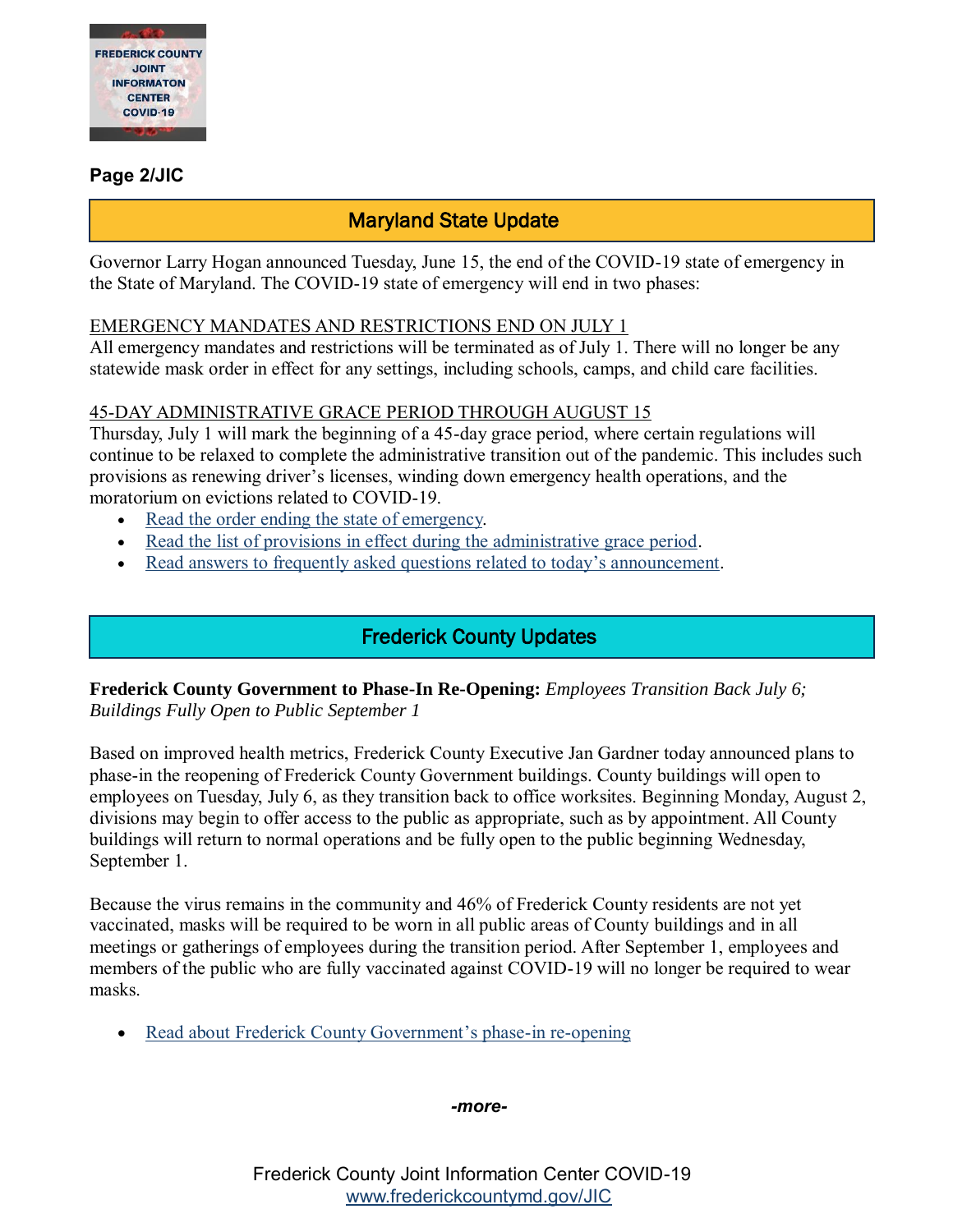

#### **Page 3/JIC**

## JIC Agency Updates

Frederick County Office of Economic Development: *Grants Available to Small Businesses*

Applications are now being accepted for the Frederick County Small Business Grants Program, the latest in a series of grants to support local

for-profit businesses and farms affected by the recent pandemic. Approximately \$2.95 million will be awarded through the program. The goal of the program is to assist independently owned businesses with 50 or fewer employees that did not qualify or receive awards under earlier grant programs, which were often targeted to specific industries such as food service or hospitality and lodging.

To be eligible for a Small Business Grant, a business must be a commercial business or full-time farm located in Frederick County. A business must be open at the time of application; must own or lease a commercial space within the county; and must meet other eligibility requirements, such as length of time in business. The amount of the grant award will be determined by the number of eligible applications. Full details about the program are available at a [www.discoverfrederickmd.com/news/business-grants.](http://www.discoverfrederickmd.com/news/business-grants) The website also includes answers to frequently asked questions, and instructions on how to navigate the application portal.

The deadline to apply for a Frederick County Small Business Grant is 3 p.m. Friday, June 25. Questions that cannot be answered by the website can be directed to [OED@FrederickCountyMD.gov.](mailto:OED@FrederickCountyMD.gov)

#### TransIT: *Announcement about Face Coverings*

To reduce the spread of COVID-19 and to protect our riders and staff, all riders using TransIT Connectors, shuttles, and TransIT-plus services are required to wear face coverings while onboard TransIT vehicles. Riders must keep the face covering on for the entire duration of the trip. The face covering requirement applies for all passengers vaccinated or unvaccinated on any public transit service nationwide until the federal mandate is lifted.

## Currently Eligible in Maryland and Frederick County

All Marylanders 12 and older are eligible to get a COVID-19 vaccination. **Please note that only Pfizer is authorized for people 12-17 years old. Children must be accompanied by a parent or guardian.**

### 2nd Dose Reminder

If you got your 1st dose of Pfizer or Moderna COVID-19 vaccination, don't forget your 2nd dose! These vaccines require both doses to be most effective in preventing severe illness. Schedule your 2nd dose at [https://FrederickCountyMD.gov/COVIDVaccine.](https://frederickcountymd.gov/COVIDVaccine) Walk-ins welcome!



*-more-*

Frederick County Joint Information Center COVID-19 [www.frederickcountymd.gov/JIC](https://frederickcountymd.gov/JIC)